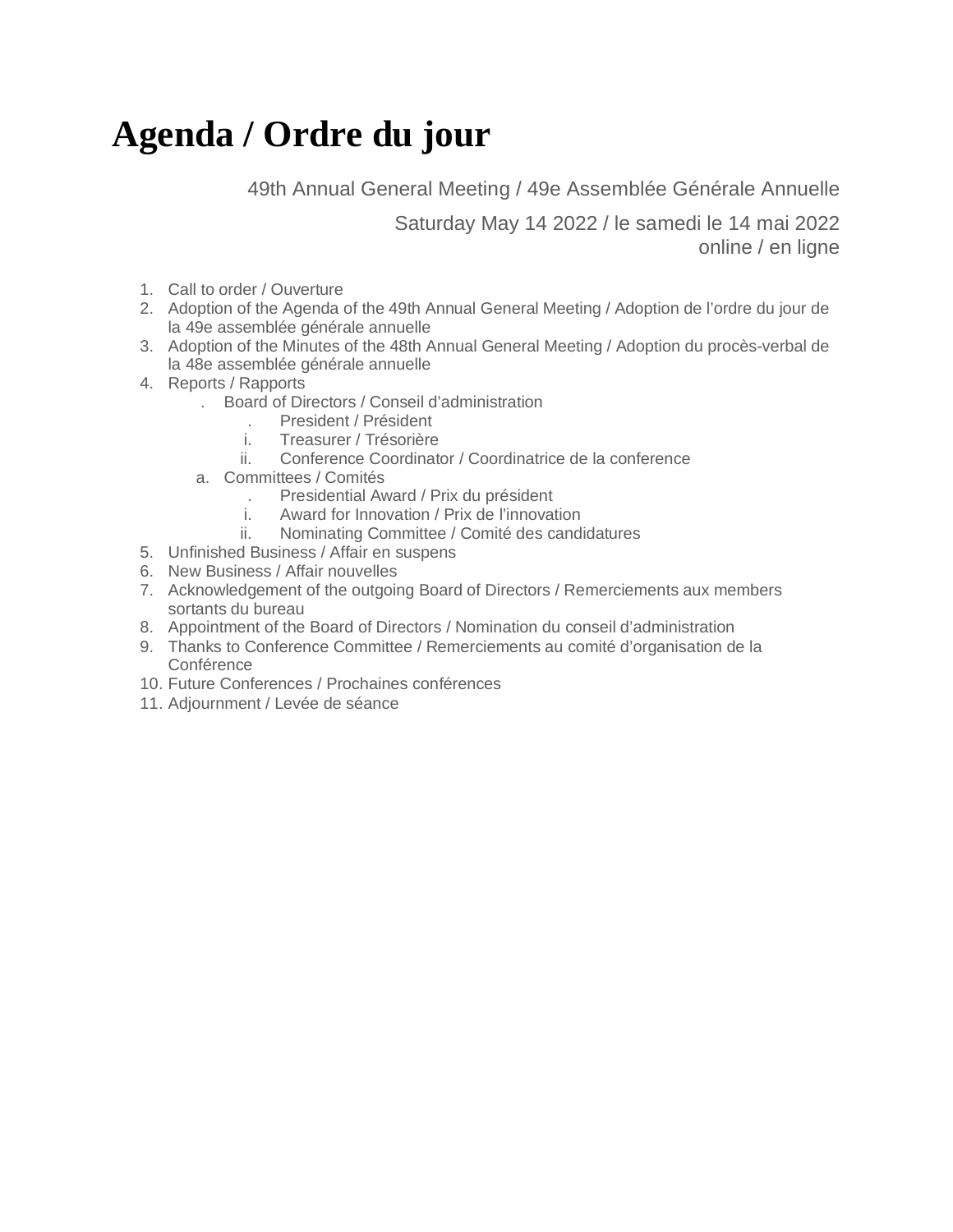## **Minutes / Procès-verbal**

48th Annual General Meeting / 48e Assemblée Générale Annuelle

Friday May 14, 2021 / le vendredi le 14 mai 2021 Online / En ligne

### **Minutes / Procès-verbal**

## **1. Call to Order/Appel à l'ordre**

Meeting called to order at 12:19 p.m. Quorum: 13 people required for quorum: 0 proxies, 27 members were present online. Quorum was met.

The meeting was Chaired by Vincent Elit (President), Kate Terech (Parliamentarian).

#### **2. Adoption of the Agenda of the 48th Annual General Meeting/ Adoption de l'ordre du jour de jour de la 48e assemblée générale annuelle.**

No additions or changes to the Agenda. Motion to adopt the Agenda by Kate Terech, seconded by Mary Doyle. **Motion – Carried.**

#### **3. Adoption of the Minutes of the 47th Annual General Meeting/ Adoption du procès verbal de la 47e assemblée générale annuelle.**

Moved by Liz Aldrey, seconded by Barbara Cope to adopt the Minutes from the 76th Annual General Meeting as read. **Motion – Carried.**

### **4. Reports/Rapports**

The Association's Bylaws require that three Board members prepare reports for the Annual General Meeting: The President reports on the Association's activities during the previous year, the Treasurer on the overall financial well-being of the Association, including membership. Finally, the Conference Coordinator reports on financials related to the annual conference as this is the single largest expense the Association bears.

## **a. Board of Directors/Conseil d'administration**

#### **i. President/Président**

Vincent Elit gave a summary of his report, the full report is available online and as an attachment to these minutes.

#### **ii. Treasurer/Trésoière**

Lori O'Connor presented the Treasurer's Report. The full report is available online and as an attachment to these minutes.

#### **iii. Conference Report/ Rapport de conférence**

Janna Munkittrick-Colton presented the Conference Coordinator's Report. The full report is available online and as an attachment to these minutes.

Moved by Linda Landreville, seconded by Penni Chalk to adopt all three reports as written and presented. **Motion Carried.**

#### **b. Committees/ Comité**

#### **i. Presidential Award / Prix du président**

A Presidential Award committee was stuck this year. Sharon Wigney was the Chair of the Committee, and a verbal report was given at the meeting. The 2021 Presidential Award was given to Barbara Cope. An in-person awards ceremony will be held when public health restrictions are reduced.

#### **ii. Award for Innovation/ Prix pour l'innovation**

No nominations were received by the committee.

## **iii. Nominating Committee/Comité des candidatures**

No nominations were received by the committee.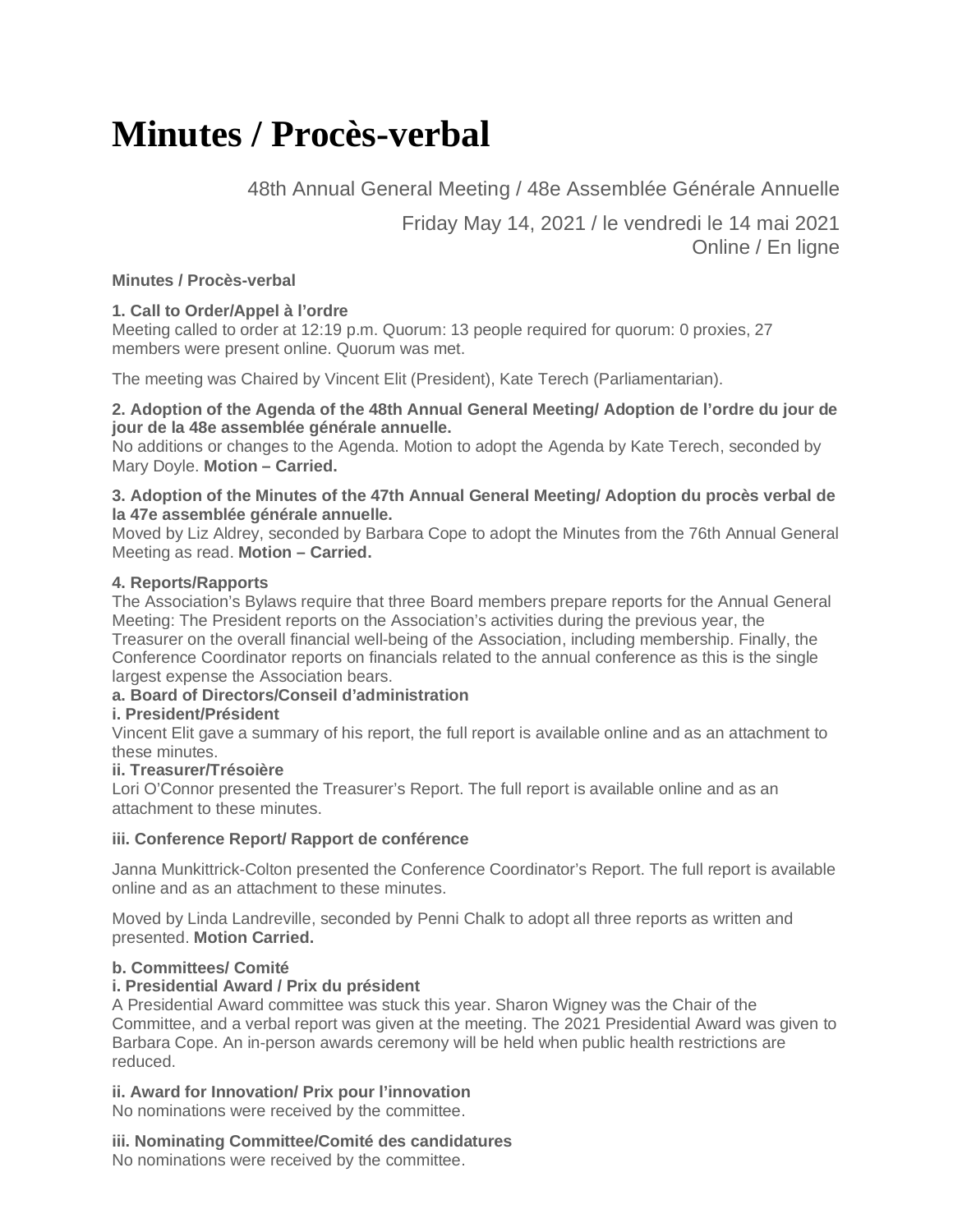#### **iv. Outstanding Student Award**

Algonquin College – Yuli Sato Mohawk College – Deborah Boulton Seneca College – Victoria Dattoli

#### **Elections of Officers**

Liz Aldrey will be parliamentarian for the nominations and elections.

#### **President**

Janna Munkittrick-Colton nominated Vincent Elit, seconded by Sarah Goodyear No other nominations. Moved to close by Barbara Cope, seconded by Kate Terech. **Motion Carried** Vincent Elit acclaims the position.

#### **President-Elect**

No Nominations Moved to close by Sarah Goodyear, seconded by Kate Terech. **Motion Carried** Position Vacant.

#### **Treasurer**

Janna Munkittrick-Colton nominated Lori O'Connor, seconded by Penni Chalk. No other nominations. Motion to close by Janna Munkittrick-Colton, seconded by Penni Chalk. **Motion Carried** Lori O'Connor acclaims the position.

#### **External Communications Coordinator**

Kate Terech nominated by Lori O'Connor, seconded by Kelly Sobie. No other nominations. Motion to close by Lori O'Connor, seconded by Kelly Sobie. **Motion Carried** Kate Terech acclaims the position.

#### **Internal Communications Coordinator**

Sarah Goodyear nominated by Brenda Holz, seconded by Kate Terech. No other nominations Motion to close by Barbara Cope, seconded by Kelly Sobie. **Motion Carried** Sarah Goodyear acclaims the position.

#### **Conference Coordinator**

Janna Munkittrick-Colton nominated by Mary Doyle, seconded by Lori O'Connor. No other nominations Motion to close by Brenda Holz, seconded by Sarah Goodyear. **Motion Carried** Janna Munkittrick-Colton acclaims the position.

#### **Chapter Coordinator**

Jeka Dupont nominated by Janna Munkittrick-Colton, seconded by Linda Landreville. No other nominations. Motion to close by Barbara Cope, seconded by Penni Chalk.

#### **Motion Carried**

Jeka Dupoint acclaims this position.

Motion to adopt the committee reports as presented moved by Liz Aldrey, seconded by Janna Munkittrick-Colton. **Motion Carried**.

#### **5. Unfinished Business/Affaires en suspens**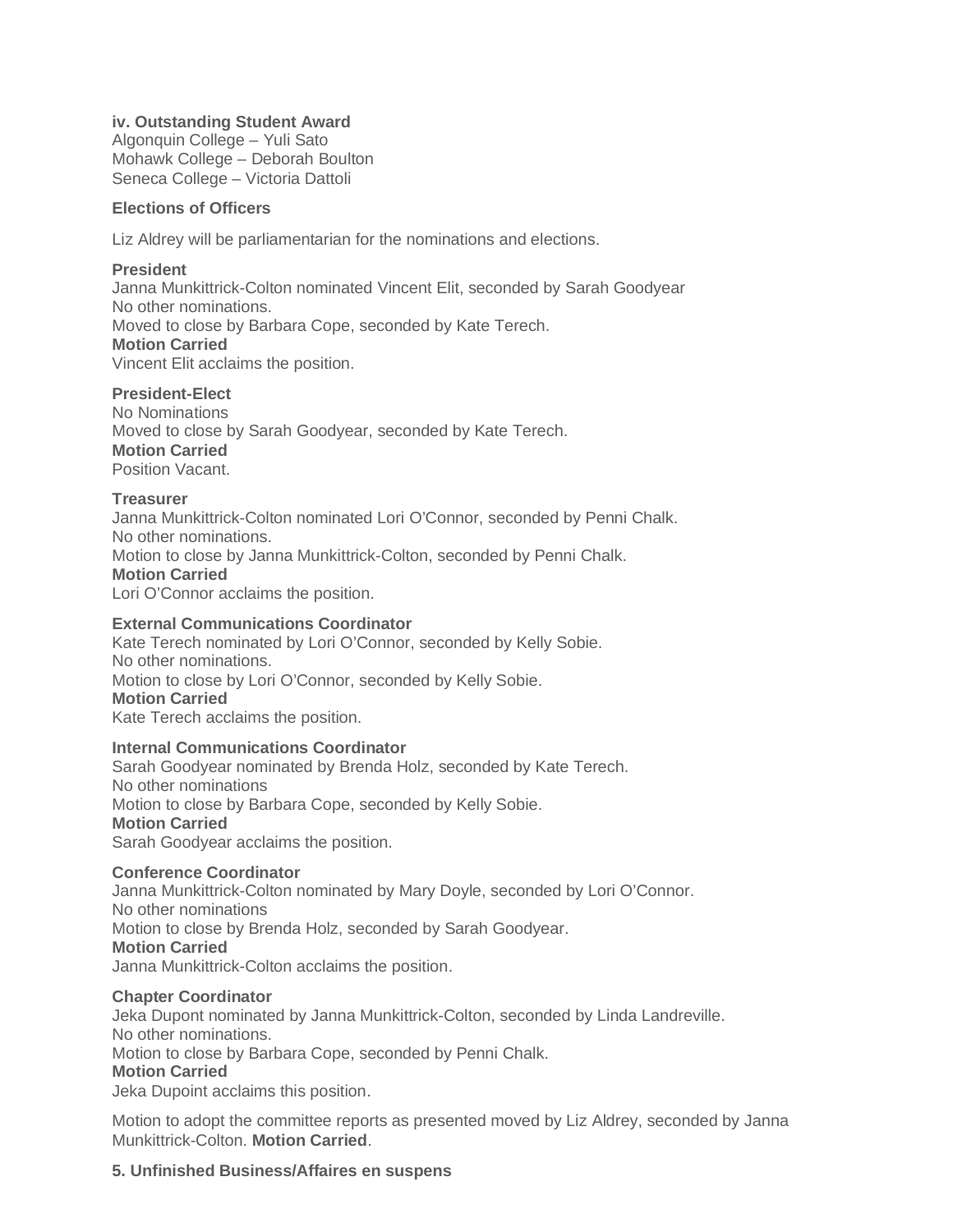- In 2017, a Committee was struck to assist with the dissolution of Chapters. Tracy was the Chair, and the committee did do the work that was tasked. Additional review by the Board will be completed.
- Mary Doyle asked about the future of the School Chapter.
- Janna Munkittrick-Colton discussed the luncheon discussion that was schedule at the 2020 conference, however cancelled due to the pandemic. She mentioned that it is still the intention of the Board for us to do. Pam Casey suggested doing a Special Zoom Meeting. Janet agreed this is an important conversation, and that there is a n advantage to building this conversation.
- The plan is to have a session schedule in June to discuss Chapters, as the session unfortunately was cancelled at this year's conference due to technical difficulties with another session.

## **6. New Business/Affairs nouvelles**

- We have seen a lot of success at this year's conference. We had a lot of speakers that wanted to share in the new virtual space, and it allowed us to reach a wider range of the membership (with no travel/accommodations costs).
- The Board will explore a series of Lunch and Learn sessions through the year, as an added benefit of membership. They would be similar to our 45-minute style workshops, and could be run during lunch hours.
- Two sessions recommended are the Chapter Discussion and the Revamping your Early Reader Collection which did not occur during this conference.
- Both Kate and Janet agree with reinforcing ongoing professional development following the annual conference. It also allows us do deep dives on specific topics, and creating relationships with other organizations/library community.
- Tiffany introduced herself as the Association's Archivist, and thanked members for documents they have been sending. Documents can be sent at archives@oaltabo.on.ca.
- It was asked that the Board posts our position email addresses on our website.

## **7. Acknowledgement of the outgoing Board of Directors/Remerciements aux membres sortants du conseil d'administration**

At this point the membership has the pleasure of thanking the members of the 2020/2021 Board, who have served the Association so well in the past year.

Vincent personally thanked the Board for their efforts over this past year and on behalf of the association gave the Board members a token of gratitude. These were mailed out before this meeting.

Lori O'Connor, Sarah Goodyear, Kate Terech, Janna Munkittrick-Colton, Jeka Dupont, Tiffany Ribeiro and Mary Doyle.

## **8. Appointment of Board of Directors/Nominations du conseil d'administration**

President: Vincent Elit Treasurer: Lori O'Connor External Communications Coordinator: Kate Terech Internal Communications Coordinator: Sarah Goodyear Conference Coordinator: Janna Munkittrick-Colton Chapter Coordinator: Jeka Dupont

Moved to accept the slate of directors by Barbara Cope, seconded by Linda Landreville. **Motion Carried.**

### **9. Thanks to Conference Committee/Remerciements au comité d'organisation de la conférence**

Vincent thanked Jann Munkittrick-Colton and her team of volunteers including Melanie Taylor-Ridgeway and Pauline Gordon and the entire Board of Directors Team who planned and organized the 2021 conference. We also sent thank yous to all of our speakers, and our panelists from the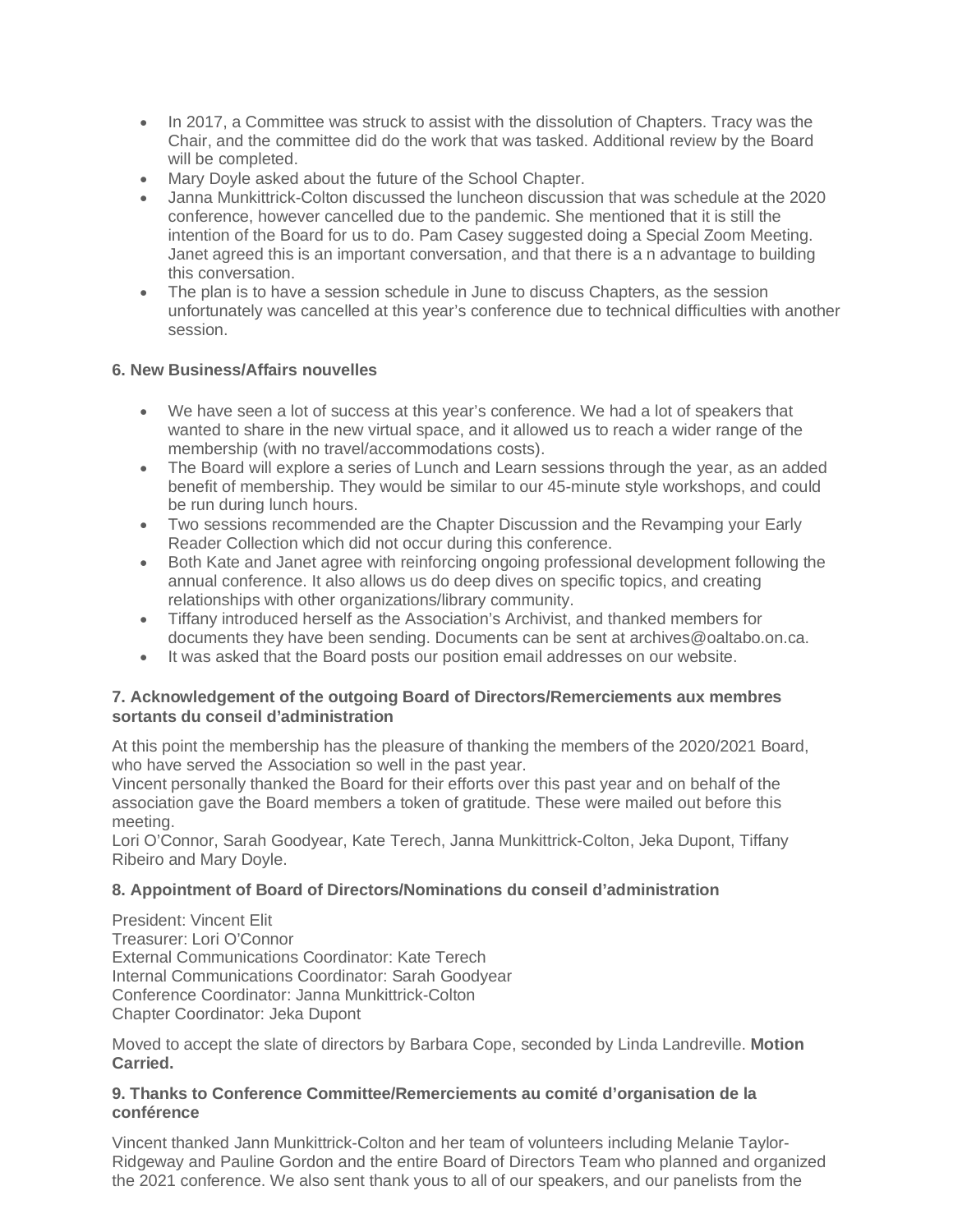Crime Writers of Canada. Following the conference, we welcome all feedback on our first virtual only conference.

### **10. Future Conferences/Prochaines conférences**

Janna reported that a 2022 Conference plan will be included in the next board meeting. Durham College is being considered as a possible location with a webinar aspect to be included in case COVID-19 is still an issue. It was suggested that we investigate holding a hybrid conference with a mix of in person and virtual attendees and presenters.

#### **11. Adjourned/Ajournement**

Moved by Tracy Morgan to adjourn the meeting, seconded by Liz Aldrey. **Motion Carried.** The 48th Annual General Meeting of OALT/ABO is hereby adjourned at 1:48 p.m.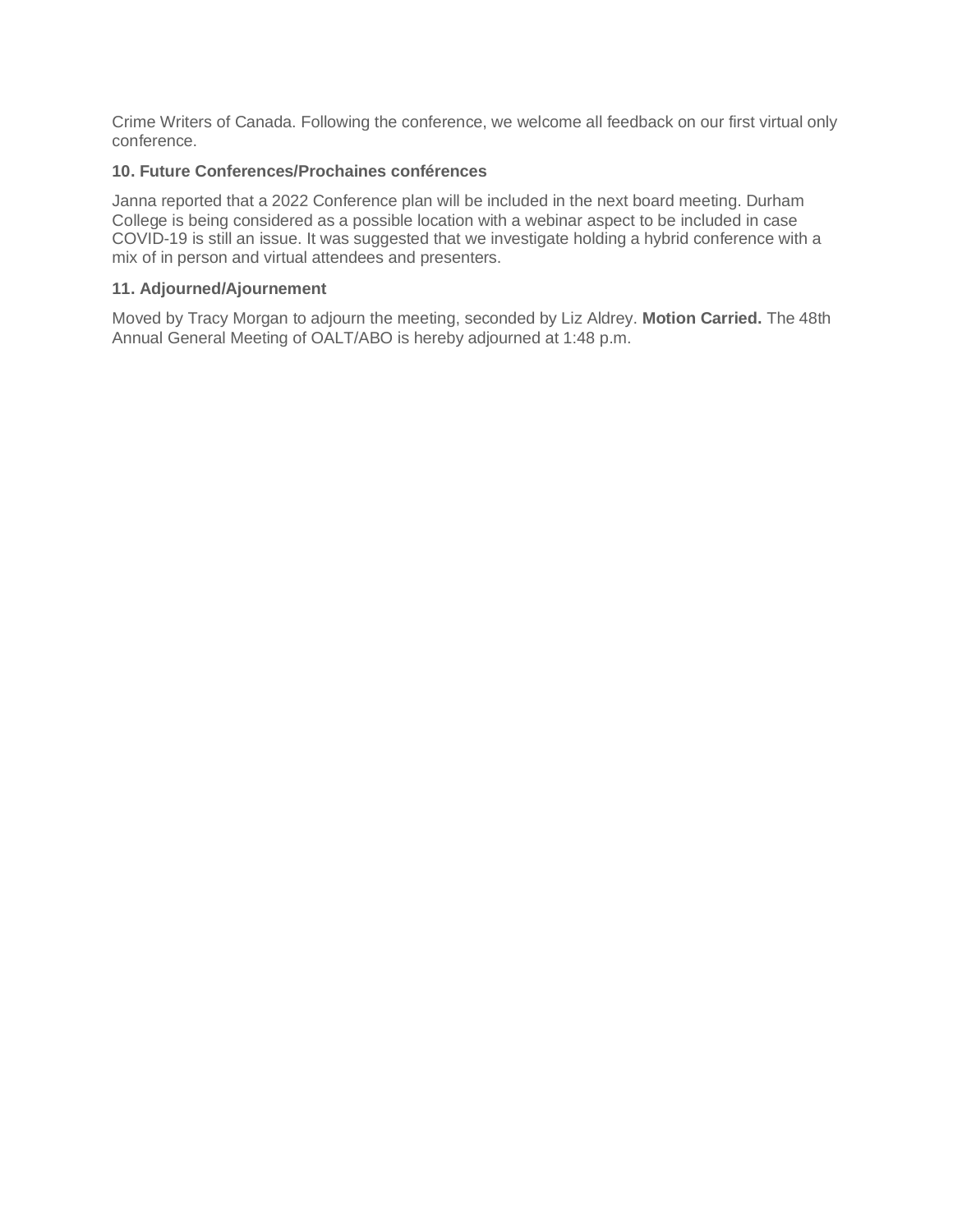# **President's Report / Rapport du Président**

49th Annual General Meeting / 49e Assemblée Générale Annuelle

Saturday May 14 2022 / le samedi le 14 mai 2022 online / en ligne

On behalf of the membership of the Ontario Association of Library Technicians/Association des bibliotechniciens de l'Ontario (OALT/ABO), I would like to first begin by thanking the members of the 2021 Board of Directors, including Lori O'Connor, Kate Terech, Sarah Goodyear, Janna Munkittrick-Colton and Jeka Dupont, the Appointed Officers including Tiffany Ribeiro, Jessica Hymers, Tamara Monster and Mary Doyle and the Appointed Executive Officers of the 4 Chapters.

On Saturday May 04, 2021, the  $48<sup>th</sup>$  Annual General Meeting of OALT/ABO was called to order via Zoom Meetings. Having obtained quorum through a combination of proxyholders and members present the membership proceeded with the business of the Association. Most of the Board positions were filled except for the position of President-Elect which remained vacant.

During the meeting, the Presidential Awards Committee announced the 2021 recipient as Barbara Cope who is a member of Ottawa Chapter/Section d'Ottawa.

The Board of Directors ("the Board") met for the first time on June 03, 2021, via the Associations' online meeting software (Zoom Meetings). Over the course of the year the Board met formally 10 times. All of our Board meetings this year took place online. Members of the Association also attended Advisory Committee meetings of the Algonquin and Mohawk Colleges' Library and Information Technician Programs.

#### **Communications & Programming**

In March 2022, we released the Winter 2022 Issue of [NewsLETTER/NouvELLES.](https://oaltabo.on.ca/wp-content/uploads/newsletter/2022-Winter.pdf) This special issue introduced our Board of Directors team, a Conference Recap from 2021, our Lunch and Learn Series, an update from the Archives, and a look at our Membership Anniversaries and introduced new members.

In 2021, we announced our Professional Development Lunch & Learn Series. Sessions hosted included:

[Chapter Discussion](https://oaltabo.on.ca/2021-lunch-and-learn-june/) (with Jeka Dupont and Linda Landreville) [Revamping your Early Reader Collection](https://oaltabo.on.ca/lunch-learn-revamping-your-early-reader-collection/) (with Lindsay Shaw) [2021 Shop Talk Sessions](https://oaltabo.on.ca/2021-shop-talks/) with each Chapter [Oshawa's Black History – One Family's Story](https://oaltabo.on.ca/lunch-and-learn-oshawa/) (with Jennifer Weymark) [Support your Mental Health and Return to Work](https://oaltabo.on.ca/lunch-and-learn-march22/) (Canadian Mental Health Association) Following these sessions, we complied the results of our short survey, to provide feedback to the Professional Development Committee for future sessions.

Again, this year the Board continued with implementation of Google Not for Profit as our document management platform. This platform now allows the Board to manage all OALT/ABO documents, correspondence and archives in a centralized location, with access control to retrieve these electronic files. All Committees and Chapters also are now using Google as their document management platform.

The Board continues our work on membership engagement and communications with our membership and the wider library community. The association further shares news and events on Facebook, Twitter, Instagram and LinkedIn. We also maintain the OALT/ABO Discussion list, which contains 226 members (as of May 1, 2022).

At the end of 2021, our social media following included:

- Facebook 643 fans
- Twitter 906 followers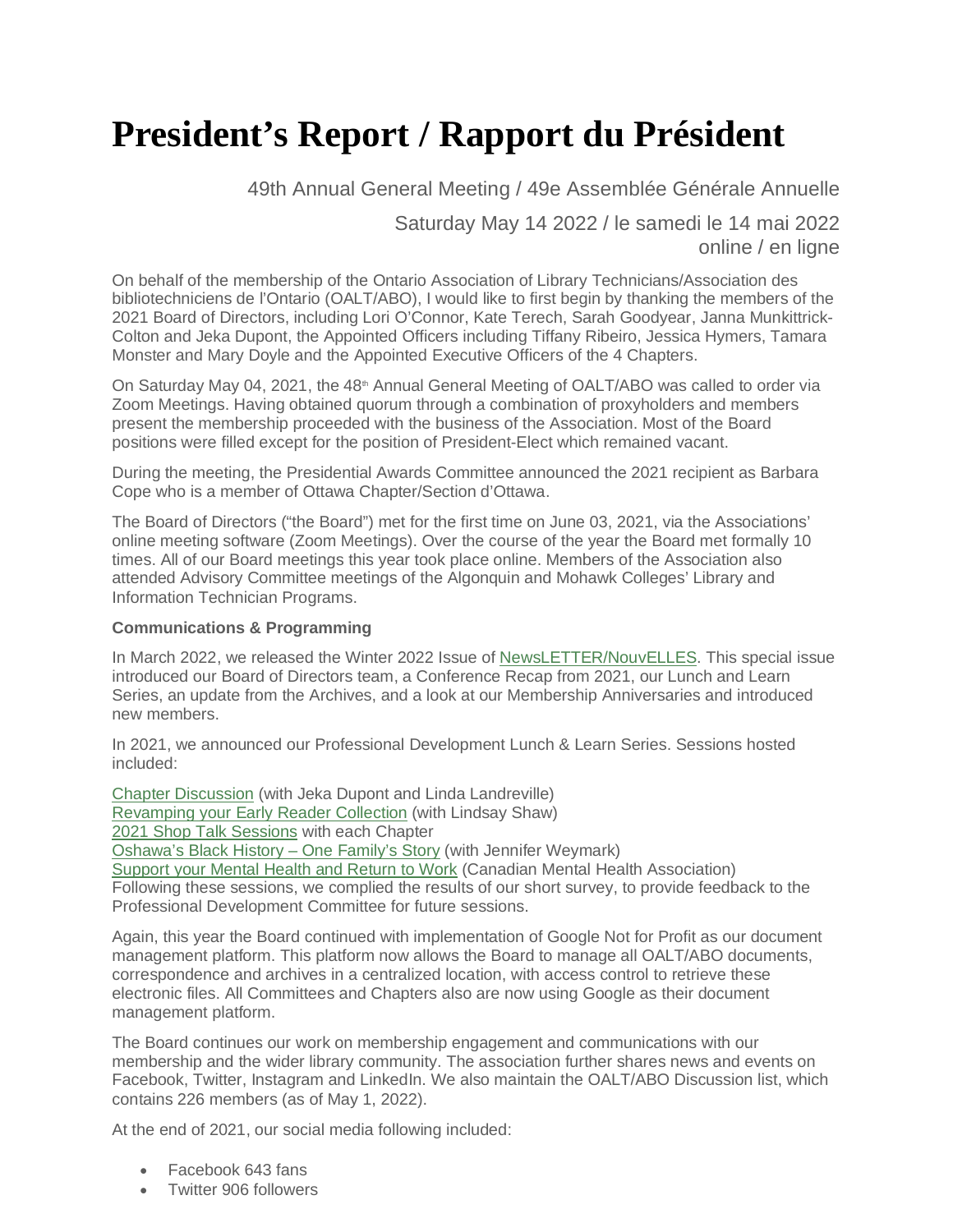- Instagram 136 followers
- LinkedIn 662 followers

A summary of our social media highlights can be found at the end of this report [\[PDF version\]](https://oaltabo.on.ca/wp-content/uploads/AGM/2022/2022-AGM-Socialmedia.pdf).

#### **Student Engagement**

The Board recognized the OALT/ABO Outstanding Student Award winners of the three college programs, including: Yuli Sato, Deborah Boulton (Mohawk), and Victoria Dattoli (Seneca).

This year we held virtual Student Meet and Greets at all 3-college programs. These included Algonquin College Mohawk College and Seneca College

**Algonquin** College – The Executive of the Ottawa Chapter/Section d'Ottawa and Board of Directors hosted a virtual Meet and Greet via Zoom on October 13<sup>th</sup>. Students who attended this session had some great questions, and we received positive feedback from attendees.

**Mohawk** College – This year we held two Zoom meetings, taking place on November 9 and November 10. Students who attended these sessions had some great questions, and we received positive feedback from attendees.

**Seneca** College – This year we held a Zoom Meeting on October 7<sup>th</sup>. Students who attended this session had some great questions, and we received positive feedback from attendees.

#### **OLA Super Conference**

This year, the 2022 OLA Super Conference again was virtual. The Board of Directors took part in the 2022 Virtual Expo, with many visits from conference attendees during the conference. Thank you to Mary Doyle as the Library Technician Stream Planner.

Every year we look forward to our annual conference as an important time to connect, share and learn together. This year, due to the ongoing COVID-19 pandemic, our planning and conference went virtual. Thank you to Janna and her conference team for their planning, and execution of our conference. Please communicate with the Conference team with your feedback.

For forty-nine years, the Ontario Association of Library Technicians/Association des bibliotechniciens de l'Ontario has been a source of initiative and innovation for library technicians of the province. The Association and the membership have been called upon to give their skills, time and energy to:

- Define clearly the role of the Library and Information Technician and to make this definition widely known.
- To publicize the value of Library and Information Technicians and promote wider understanding and acceptance of their status.
- To institute recognized standards operating on the Provincial level.
- To work to liaison with related professions and institutions and to promote effective communication among Library and Information Technicians and others in closely related fields.
- To be receptive and aware of the constant changes and needs in the field of Library and Information Technology and the community
- To disseminate information related to Library and Information Technicians

I would like to encourage any member (new or existing) to be part of the Board of Directors, Chapter Executive, or a committee. It is an extremely rewarding opportunity, which allows you to help out the Library Community at the same time. I have had a chance to work with an amazing team of committed volunteers, where all our interests, skills and expectations have been matched and met. I encourage you to do the same. I would like to extend my deepest thanks to the members of the Board of Directors, Appointed Officers and the Chapter Executive Teams for their work this year.

Respectfully submitted,

*-Original signed by Vincent Elit*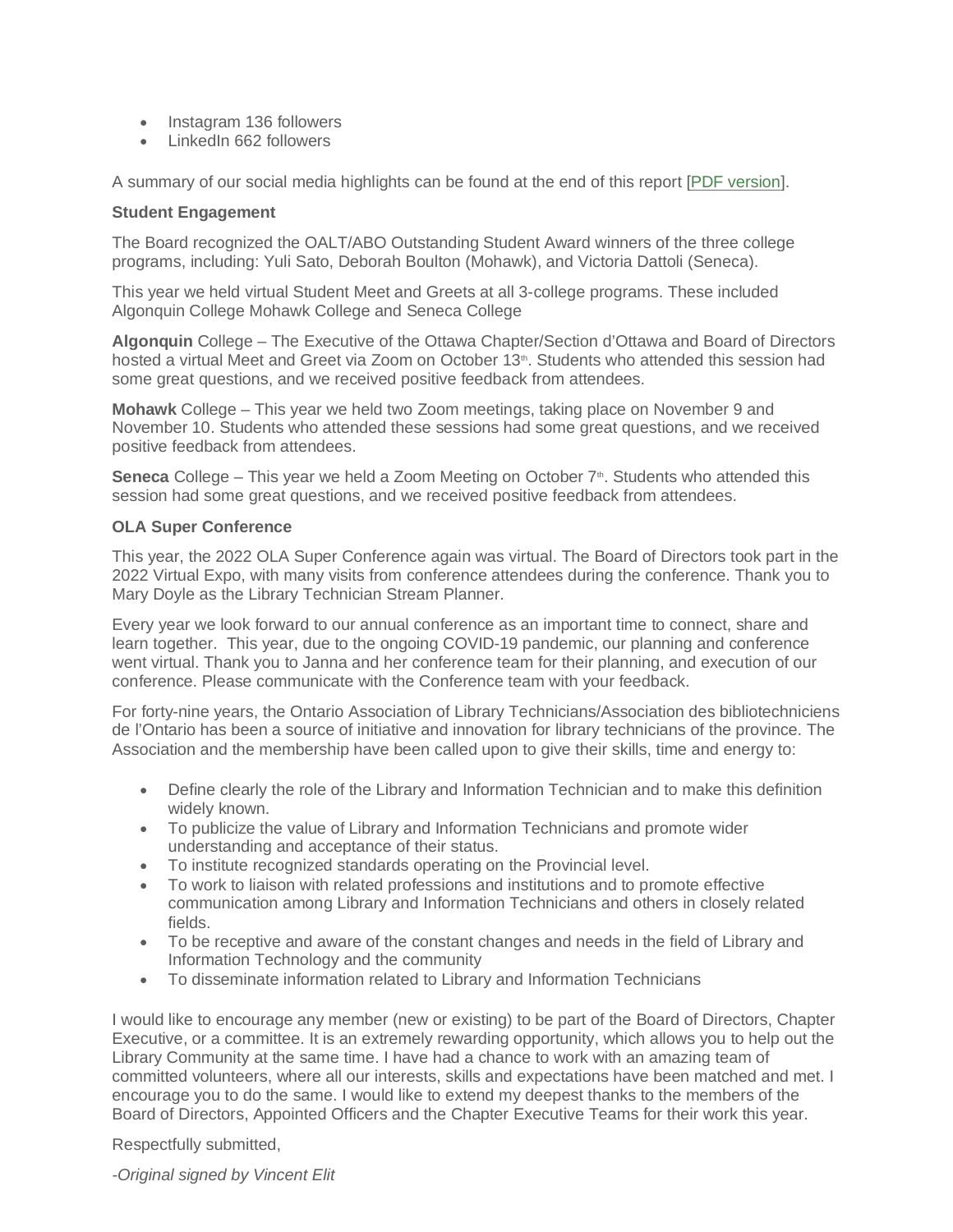# **Treasurer's Report / Rapport de la Trésoière**

49th Annual General Meeting / 49e Assemblée Générale Annuelle

Saturday May 14, 2022 / le samedi le 14 mai 2022 online / en ligne

|                                         | Year to date<br>Jan. 1, 2021 to Dec. 31,<br>2021 | Previous year to date<br>Jan. 1, 2020 to Dec. 31, 2020 |  |  |
|-----------------------------------------|--------------------------------------------------|--------------------------------------------------------|--|--|
| Cash on hand - December 31, 2020        | 37,299.65                                        |                                                        |  |  |
| Revenue:                                |                                                  |                                                        |  |  |
| Membership Fees 1                       | 4,316.00                                         | 2,850.00                                               |  |  |
| Chapter Fees <sup>2</sup>               | 430.00                                           | 406.00                                                 |  |  |
| Conference <sup>3</sup>                 | 4,156.00                                         | 1,480.00                                               |  |  |
| Corporate Sponsorship                   | 0.00                                             |                                                        |  |  |
| Miscellaneous 4                         | 8,378.66                                         | 4,421.50                                               |  |  |
| Total                                   | 17,280.66                                        | 9,157.50                                               |  |  |
| Expenses:                               |                                                  |                                                        |  |  |
| Conference 5                            | 1,062.08                                         | 1,875.00                                               |  |  |
| <b>Chapter Expenses</b>                 |                                                  |                                                        |  |  |
| Chapter Remittance 6                    | 166.00                                           | 172.00                                                 |  |  |
| Refunds/Return cheques 2                | 4,374.80                                         | 20.00                                                  |  |  |
| <b>Chapter Subsidy</b>                  | 0.00                                             | 0.00                                                   |  |  |
| <b>Meeting Expenses</b>                 |                                                  |                                                        |  |  |
| Socials, Rentals & Other Fees &         | 452.00                                           | 162.66                                                 |  |  |
| Travel/Parking                          | 0.00                                             | 826.00                                                 |  |  |
| Accommodation                           | 0.00                                             | 633.96                                                 |  |  |
| <b>General Business</b>                 |                                                  |                                                        |  |  |
| Operating expenses <sup>2</sup>         | 48.57                                            | 0.00                                                   |  |  |
| Banking fees 10                         | 62.13                                            | 35.27                                                  |  |  |
| Online banking fees $\mathfrak{u}$      | 773.86                                           | 706.16                                                 |  |  |
| Postage/Postal Box Rental <sup>12</sup> | 839.94                                           | 224.87                                                 |  |  |
| Website 13                              | 759.72                                           | 484.77                                                 |  |  |
| Professional Fees <sup>14</sup>         | 865.08                                           | 1,730.16                                               |  |  |
| Awards/Presidential Gifts 15            | 76.78                                            | 0.00                                                   |  |  |
| Total                                   | 9,480.96                                         | 6,850.85                                               |  |  |
| <b>Final Details:</b>                   |                                                  |                                                        |  |  |
| Cash on hand - December 31, 2021        | 44,992.82                                        |                                                        |  |  |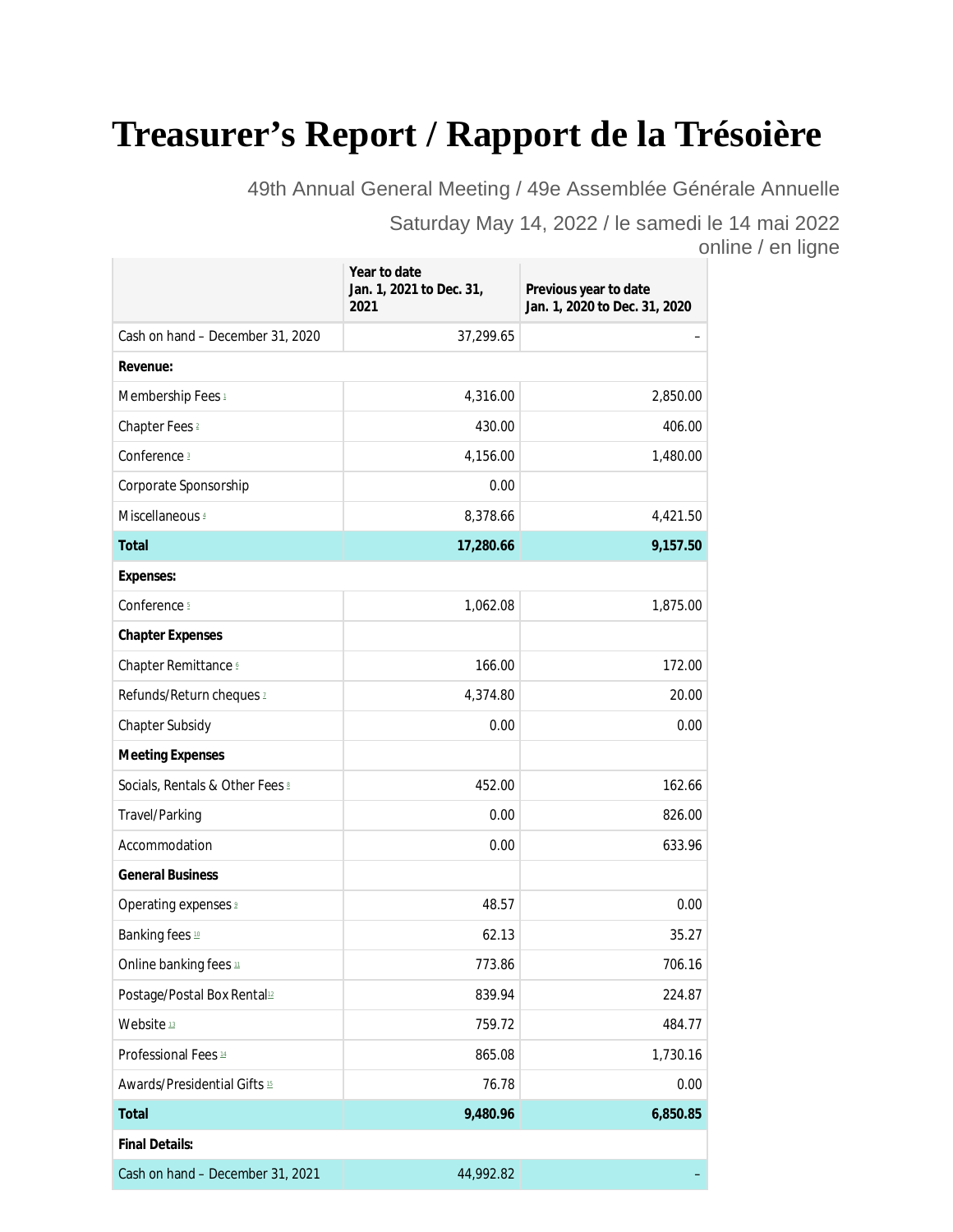Halton-Peel Chapter \$4,635.42 School Chapter \$3,447.00 Toronto Chapter \$7,385.10 Ottawa Chapter/Section d'Ottawa \$2,291.58

# **Notes to the OALT/ABO Financial Statement**

1/2 **Membership fees** received in 2021 were \$4,316.00 and **Chapter fees** collected were \$430.00.

3 **Conference Income** \$4,156.00

4 **Miscellaneous** – Toronto Chapter funds have been recovered. A cheque for \$4,232.80 was sent to OALT/ABO on advise from the CIBC website. The cheque bounced because the account was in the processing of becoming dormant. The former member was able to go to their local branch and make arrangements to close the account and transfer the balance mins the bank fees to OALT/ABO. **\$4,088.00** has been added to the Toronto Chapter Funds. We received income of **\$57.86** from Event for Lunch and Learn sessions.

 **Total Revenue from 2021 : \$17,280.66**

5 **Conference Expenses** – Conference fees were \$**\$1,062.08**

6 **Chapter Remittance** – \$166.00 was paid to Ottawa Chapter/Section d'Ottawa.

**7 Refunds/Returned Cheques – \$4,374.80** This amount consists of the returned Toronto Chapter cheque of \$4,232.80, a \$60.00 conference refund and a \$20.00 membership over payment.

8 **Socials and Rentals –** OLA Exhibition Booth \$**452.00.**

9 **Operating Expenses –** 48.57 for stamps and printer ink.

10 **Bank Fees** – \$62.13

11 **Online Bank Fees** – \$773.86

12 **Postage/Post box rental –** \$839.94 Canada Post Mail Forwarding Fees for 2020 and 2021 and Post Box rental

13 **Website** – Software and maintenance costs \$759.72

14 **Professional Fees** – Insurance Policy for 2021 equals \$865.08

15 **Awards** – Plaque \$76.78

**Total Expenses for 2021 : \$9,480.96.**

In 2021, the association made a profit of \$3,711.70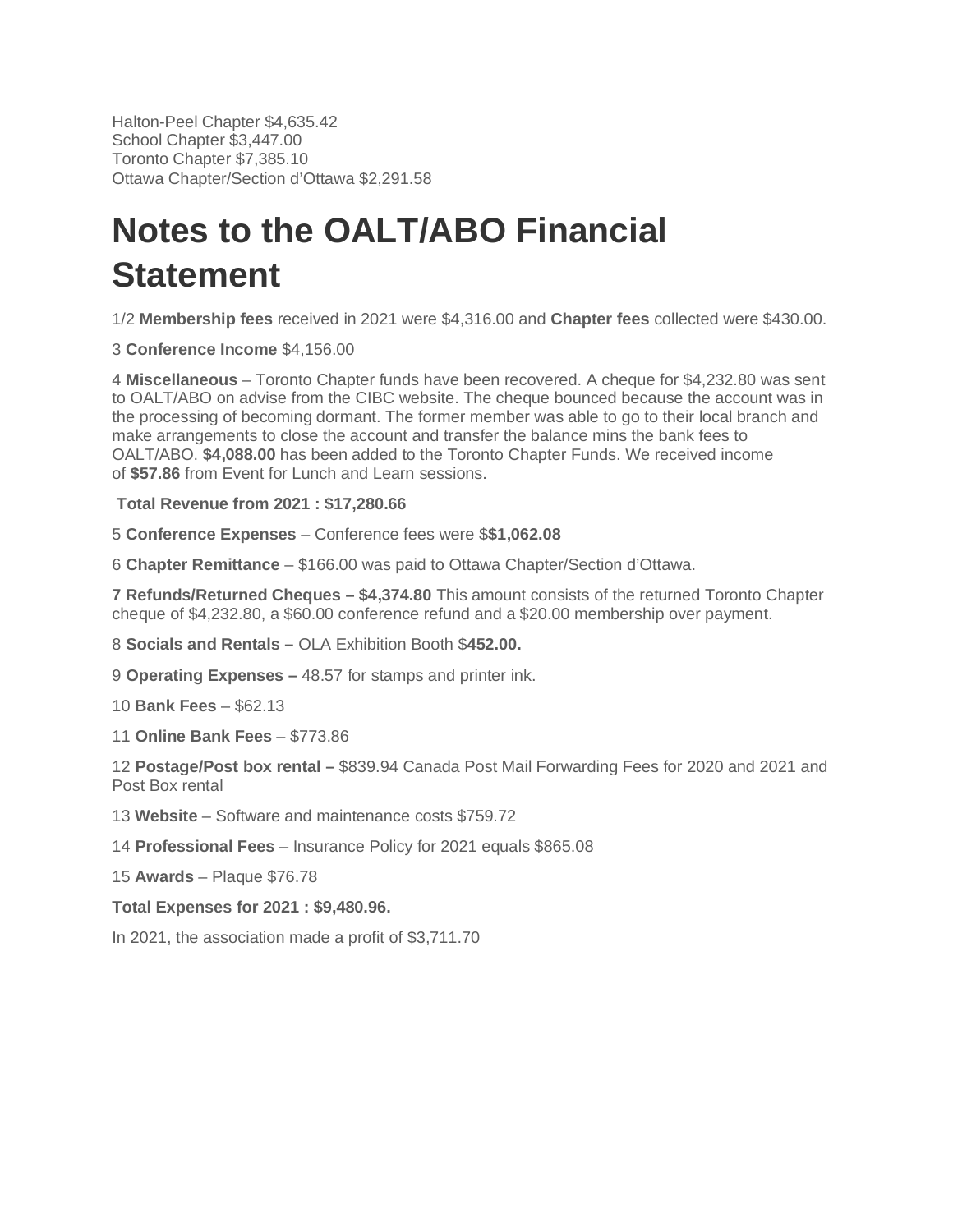# **Membership & Chapters**

All Chapters December 31, 2021

Membership Statistics

| Income                          | <b>Details</b>              | <b>Balances</b> |
|---------------------------------|-----------------------------|-----------------|
| <b>Halton Peel</b><br>6 members | Opening Balance Jan. 2021   | 4,531.42        |
|                                 | Chapter fees collected      | 104.00          |
|                                 | Balance as of Dec. 31, 2021 | 4,635.42        |
| School<br>1 member              | Opening Balance Jan. 2021   | 3,439.00        |
|                                 | Chapter fees collected      | 8.00            |
|                                 | Balance as of Dec. 31, 2021 | 3,447.00        |
| Toronto<br>12 members           | Opening Balance Jan. 2021   | 3,185.10        |
|                                 | Chapter fees collected      | 112.00          |
|                                 | <b>Funds recovered</b>      | 4,088.00        |
|                                 | Balance as of Dec. 31, 2021 | 7,385.10        |

Ottawa Chapter/Section d'Ottawa has 16 members and a bank balance of \$2,291.58 \*Note: The Ottawa Chapter/Section details can be found on their website, and was approved at their Chapter Annual General Meeting.

| 2021                                  | 2020                                   | 2019                               |
|---------------------------------------|----------------------------------------|------------------------------------|
| \$4316.00 received in membership fees | \$2,838.00 received in membership fees | \$3,5180.00 received in membership |
| 151 members total                     | 115 members total                      | fees                               |
| 66 Full                               | 52 Full                                | 138 members total                  |
| 57 Student                            | 31 Student                             | 63 Full                            |
| 11 Group                              | 12 Group                               | 39 Student                         |
| 14 Retired/Unemployed                 | 15 Retired/Unemployed                  | 18 Group                           |
| 1 Associate                           | 3 Associate                            | 15 Retired/Unemployed              |
| 2 Lifetime                            | 2 Lifetime                             | 1 Associate                        |